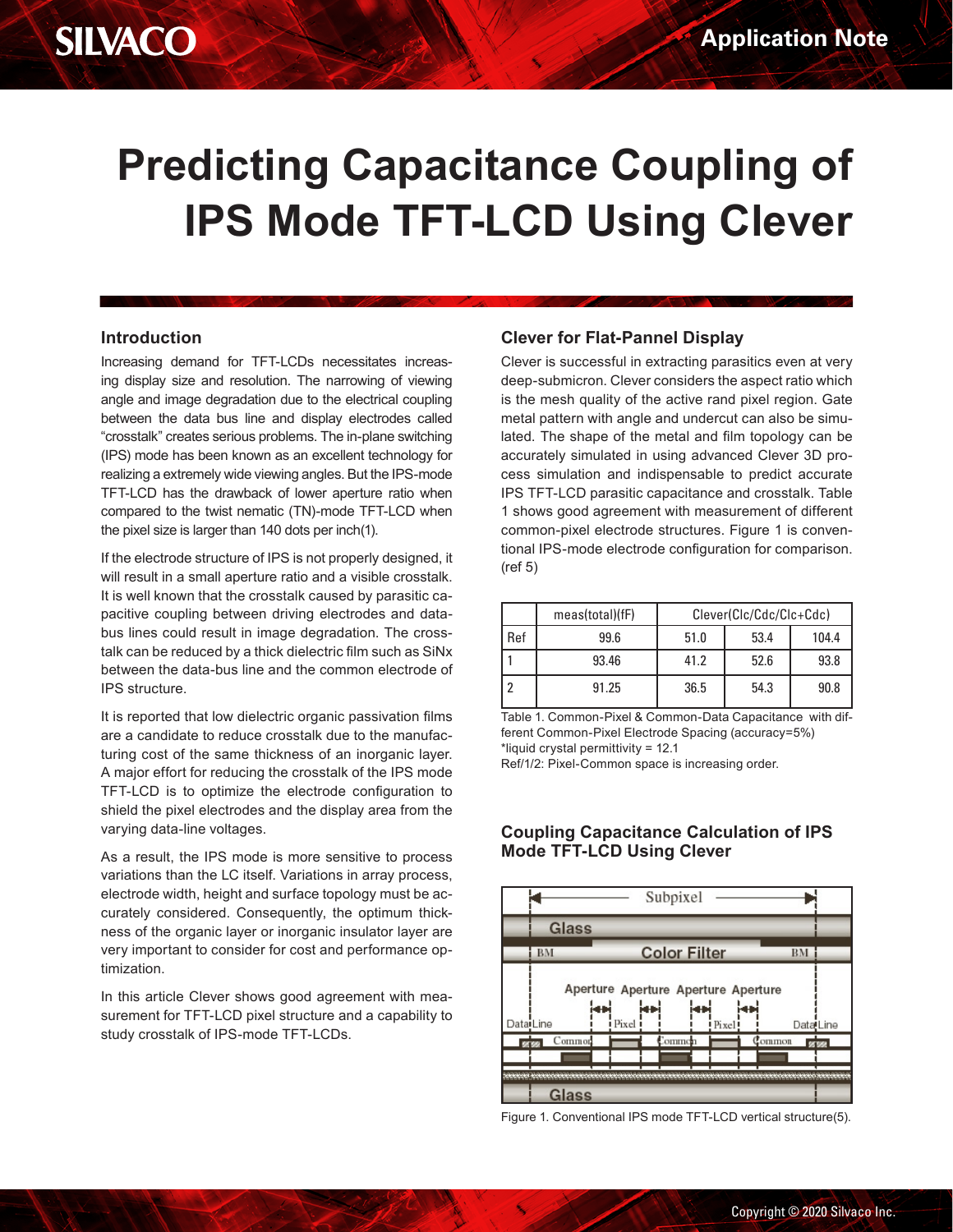### **SILVACO**



Figure 2. Clever structure. The tapered shape of common electrode is shown.

To prepare data for accurate capacitance extraction, simulated IPS mode electrode configuration using Clever is shown in Figure 2, where each electrode is simulated using advanced etch/depo process.

According to paper $(1)$ , $(5)$  coupling voltage of the pixel electrode dVp is defined as

$$
\Delta V_{p}
$$
\n
$$
= \frac{C_{pd1} \Delta V_{d1} + C_{pd2} \Delta V_{d2}}{C_{LC} + C_{pd1} + C_{pd2} + C_{pg1} + C_{pg2} + C_{pg} + C_{GS} + C_{st}}
$$

Compared to TFT-TNs, the denominator of eq.(1) is small because all the electrodes are arranged on the same side of the substrate. Therefore in order to suppress Δ Vp on the IPS mode TFT-LCD, Cpd1 and Cpd2 have to be smaller than those of the TN mode TFT-LCD.

Capacitive coupling ratio CCR is a good approximation to represent the degree of crosstalk:

 $CCR$ 

$$
= \frac{C_{\text{pd1}} + C_{\text{pd2}}}{C_{\text{LC}}(V) + C_{\text{pd1}} + C_{\text{pd2}} + C_{\text{pg1}} + C_{\text{pg2}} + C_{\text{po}} + C_{\text{GS}} + C_{\text{st}}}
$$

Figure 3 shows electrodes configuration and an equivalent circuit described in equations (1) and (2).

 $C_{Ic}$  – liquid crystal capacitance

 $C_{\text{odd}}/C_{\text{odd}}$  – coupling capacitance from the adjacent data line and the data-line to the pixel electrode.

 $C_{pq1}/C_{pq2}$  – coupling capacitance from the adjacent gate line and gate line to pixel electrode.

 $C_{po}$  – coupling capacitance from the pixel to common electrode in the array substrate.

 $C_{gs}$  – TFT gat-to-source parasitic overlap capacitance.

 $C_{st}$  – storage capacitance



Figure 3. Equivalent circuit of a pixel.

Regarding voltage dependent Clc, constant permittivity of LC material can be considered when constant field is applied.

For comparison, Figure 4 shows simulated data-pixel and data-common electrode capacitance coupling which is extracted from two different kinds of pixel-common electrode configuration with oxide and inorganic layer(4).

Here, data-pixel capacitance and data-common capacitance of IPS structure was simulated using Clever(4).